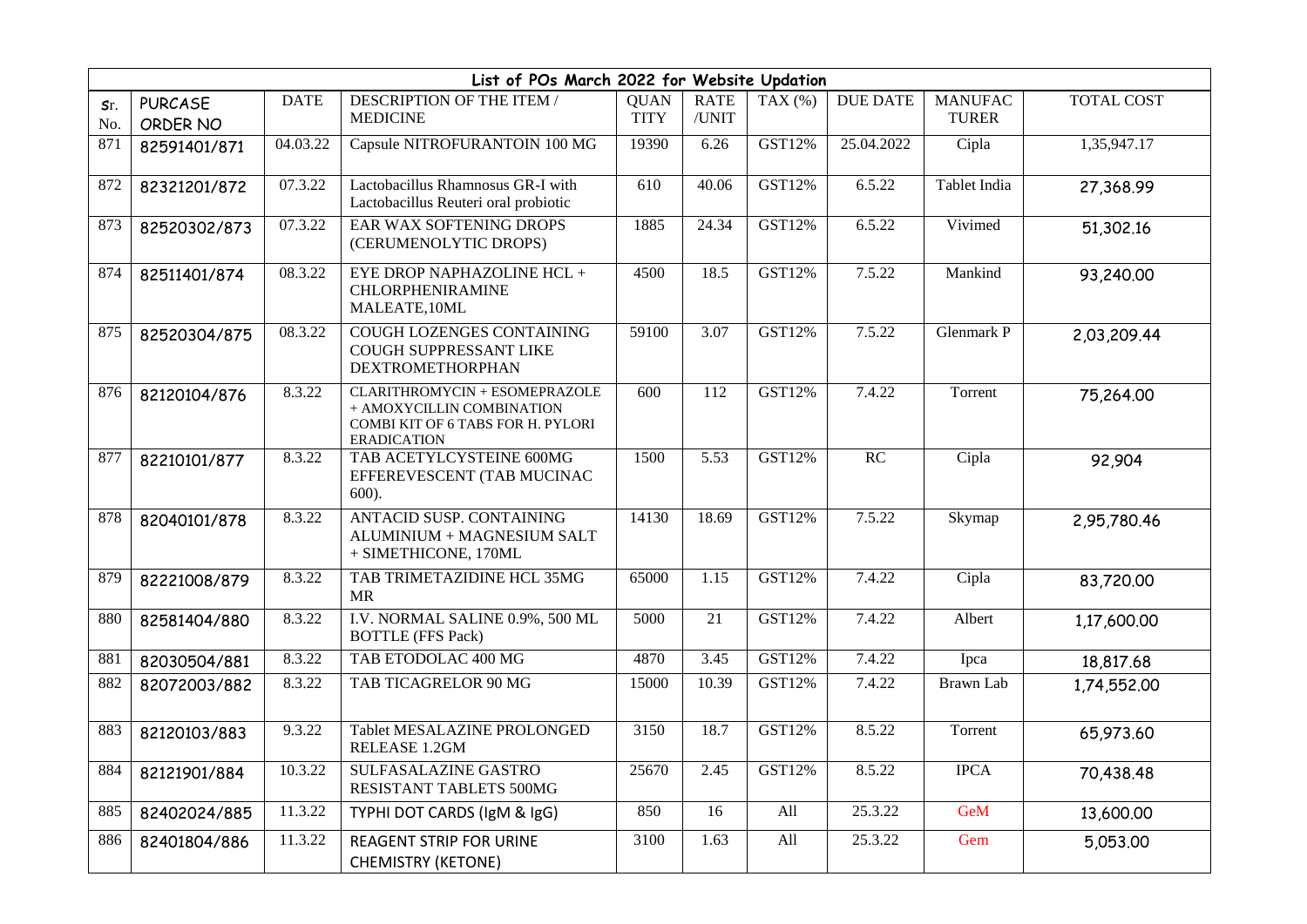| 887 | 82460801/887 | 14.3.22                    | IV HUMAN ALBUMIN 20%, 100ml                                                                   | 60     | 3495              | GST5%          | 13.4.22   | Emcure             | 2,20,185.00 |
|-----|--------------|----------------------------|-----------------------------------------------------------------------------------------------|--------|-------------------|----------------|-----------|--------------------|-------------|
| 888 | 82550901/888 | 15.3.22                    | CAP ITRACONAZOLE 100 MG.                                                                      | 8000   | 2.67              | <b>GST 12%</b> | 14.4.2022 | Medipol            | 23,923.20   |
| 889 | 82220103/889 | 15.3.22                    | TAB AMLODIPINE 5MG                                                                            | 33600  | 20.57             | <b>GST 12%</b> | 14.5.2022 | Bengal             | 7,740.90    |
| 890 | 82220103/890 | 15.3.22                    | TAB AMLODIPINE 5MG                                                                            | 33700  | 23.03             | All            | 14.5.2022 | <b>GeM</b>         | 7761        |
| 891 | 82220103/891 | 15.3.202<br>$\overline{2}$ | TAB AMLODIPINE 5MG                                                                            | 33700  | 23.03             | All            | 14.5.22   | Gem                | 7761        |
| 892 | 82270504/892 | 17.3.22                    | Tab Eltrombopag 50mg                                                                          | 126    | 1229.5<br>7       | <b>GST 12%</b> | RC        | <b>Novartis</b>    | 1,73,516.92 |
| 893 | 82221405/893 | 17.3.22                    | TAB DASATINIB 50mg                                                                            | 600    | 44.58             | GST 12%        | 14.5.222  | Intas              | 29,957.76   |
| 894 | 82101202/894 | 21.3.202<br>2              | TAB LINAGLIPTIN 5MG                                                                           | 6000   | 32.02             | <b>GST 12%</b> | 20.4.2022 | Boehringer         | 2,15,174.40 |
| 895 | 82400809/895 | 21.3.22                    | HIV 1,2 Card                                                                                  | 1370   | 16                | All            | 05.4.22   | GeM                | 21,920.00   |
| 896 | 82220701/896 | 22.3.22                    | TAB GLYCERYL TRINITRATE<br>2.6MG CR                                                           | 33900  | 0.7               | GST 12%        | 21.4.22   | Zee                | 26,577.60   |
| 897 | 82520901/897 | 22.3.22                    | INHALATION CAPSULE CONTAINING<br>CAMPHOR, CHLOROTHYMOL, MENTHOL,<br>EUCALYPTOL, TERPINEOL ETC | 11950  | $\overline{2.49}$ | <b>GST 12%</b> | 21.5.22   | Indoco             | 33,326.16   |
| 898 | 82220301/898 | 22.3.22                    | TAB CARVEDILOL 3.125 MG                                                                       | 43800  | 1.02              | GST 12%        | 21.4.22   | Cipla              | 50,037.12   |
| 899 | 82262002/899 | 23.3.22                    | TAB TORSEMIDE 20MG                                                                            | 17500  | 0.91              | GST 12%        | 21.4.22   | Cipla              | 17,836.00   |
| 900 | 82210405/900 | 23.3.22                    | Oscillating Positive Expiratory pressure<br>Device (OPEP Device) [AEROBIKA]                   | $20\,$ | 3,918.5<br>7      | GST 12%        | RC        | <b>IUPIN</b>       | 87,775.97   |
| 901 | 82030902/901 | 23.3.22                    | SYRUP/SUSP. IBUPROFEN 100 MG +<br>PARACETAMOL 162.5 MG PER 5<br>ML, 60 ML BOTTLE              | 2754   | 18.12             | GST 12%        | 22.4.22   | Mankind            | 55,890.78   |
| 902 | 82511908/902 | 23.3.22                    | SODIUM CHLORIDE OPHTHALMIC<br><b>OINTMENT 6% W/W,5GM</b>                                      | 255    | 107.9             | <b>GST 12%</b> | 22.5.22   | Selvok             | 30,816.24   |
| 903 | 82230203/903 | 23.3.22                    | TAB. BARICITINIB 4MG (<br>OLUMIANT-4MG).                                                      | 84     | 836               | <b>GST 12%</b> | RC        | Eli lilly          | 78,650.88   |
| 904 | 82540901/904 | 24.3.22                    | Influenza Vaccine (Recommended by<br>WHO for 2021-22) 0.5 ml, PFS                             | 45     | 850               | GST 05%        | 23.5.22   | Cadila0            | 40,162.50   |
| 905 | 82090605/905 | 28.3.22                    | TABLET FLUVOXAMINE 100 MG                                                                     | 3960   | 16.68             | GST 12%        | 24.4.22   | Sun Pharma         | 73,979.14   |
| 906 | 82120201/906 | 29.3.22                    | Bacillus Clausii Spores Oral Suspension<br>2 Billion, 5 Ml Minibottle                         | 2863   | 25.63             | <b>GST 18%</b> | 24.5.22   | Sun Pharma<br>Lab. | 86,586.85   |
| 907 | 82120102/907 | 29.3.22                    | TAB MESALAMINE 800 MG<br>DELAYED RELEASE                                                      | 11850  | 12.24             | GST 12%        | 28.5.22   | Sun Pharma<br>Lab. | 1,62,449.28 |
| 908 | 82512005/908 | 29.3.22                    | EYE DROP TOBRAMYCIN 0.3%, 5<br>ML PHIAL                                                       | 2207   | 19.5              | GST 12%        | 28.5.22   | Mankind            | 45,188.33   |